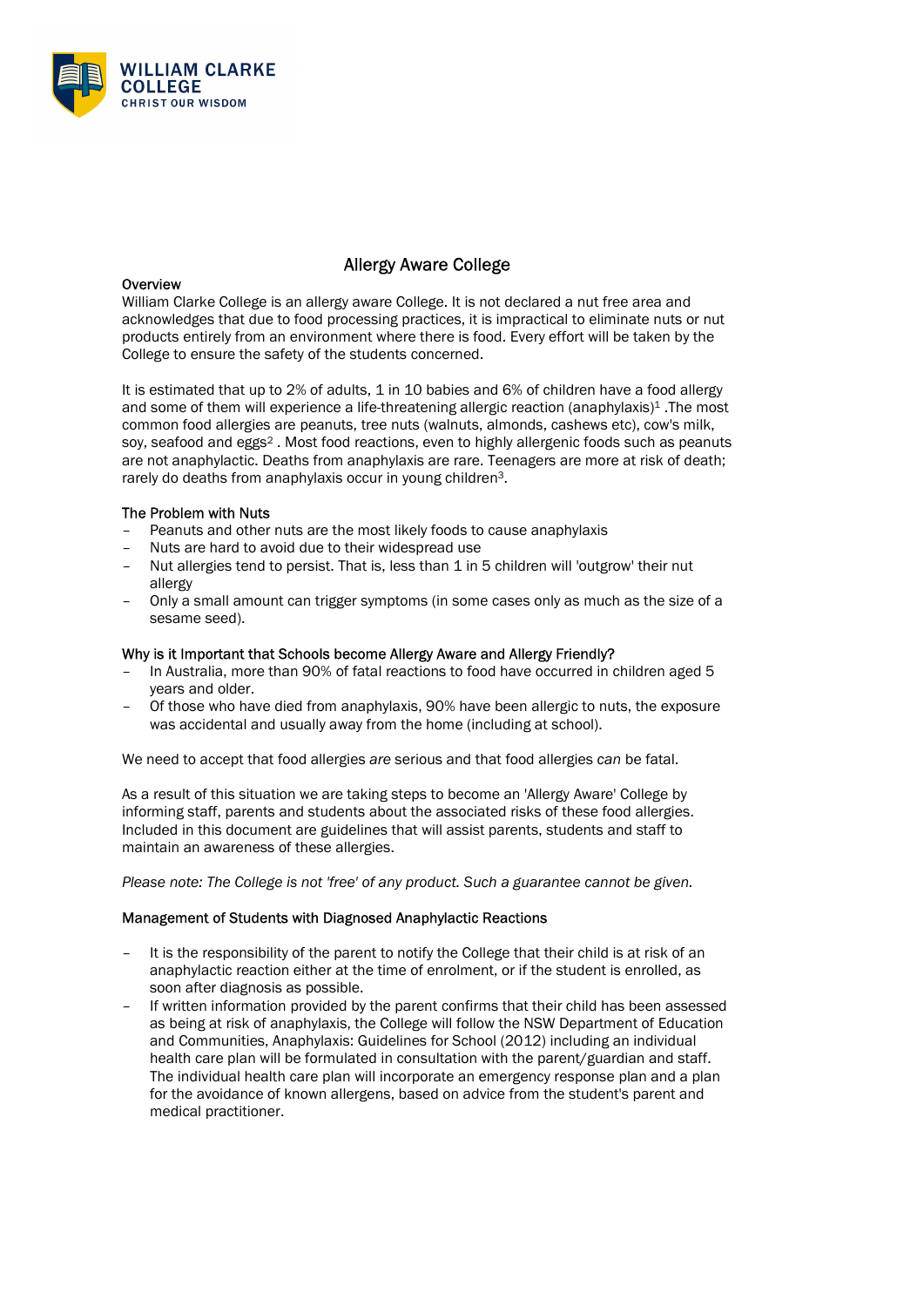

Note: Severe allergic reactions or anaphylaxis can occur when there is no history of known allergies. This situation should be treated like any other emergency. An ambulance should be called and first-aid provided until expert help arrives.

## General Management

The College will encourage the exclusion of all nuts and nut products, including:

- Any type of nut.
- Peanut butter.
- Nutella or similar spreads.
- Muesli bars containing actual nuts.
- Nut biscuits.
- Any food item containing nut products.

#### Recess and Lunch Time

- Bottles, other drinks and lunch boxes should be clearly labelled with the name of the child for which they are intended.
- The importance of not sharing food is discussed regularly with all students.
- Junior School students have lunch in a specified area with staff supervision (it is not recommended that the allergic child be physically isolated from other children).
- All students are encouraged to wash their hands after eating.
- If a teacher identifies a possible risk with food, the student in question needs to be taken away from the risk student(s) and the other students to eat their lunch. The student in question should then wash out their mouth and wash their hands before re-joining the class. A note should be sent home by the Head of Sub School reminding the family that the College has children who can suffer a severe allergic reaction which could be fatal, requesting again that they do not supply the nut product to their child during school.

## The College Canteen

- The College canteen will not knowingly supply foods that contain nuts.
- Parents and staff must inform canteen staff of students with allergies and the foods they are allergic to.
- Canteen staff will identify high-risk foods and replace with other nutritious foods.
- Food preparation personnel (paid and voluntary) will be trained about measures necessary to prevent cross contamination during the handling, preparation and serving of food.
- Canteen staff will plan menus in conjunction with parents of 'at risk child/ren' and food will be prepared according to parents instructions. Alternatively the parent provides all of the food for the 'at risk child'.
- There will be separate storage of foods containing known allergens and safe food handling, preparation and serving practices will be used to minimise the risk of cross contamination. This includes hygiene of surfaces in kitchen and food utensils and containers.
- 'At risk' students will only be served food prepared specifically for them.

## Class Parties and Special Events

- No nut products should be included in food supplied by parents to celebrate birthdays.
- Food brought to the College should be clearly labelled with their ingredients. There will be occasions when the College will require the parent to supply the food or treats for the allergic student to ensure their safety.